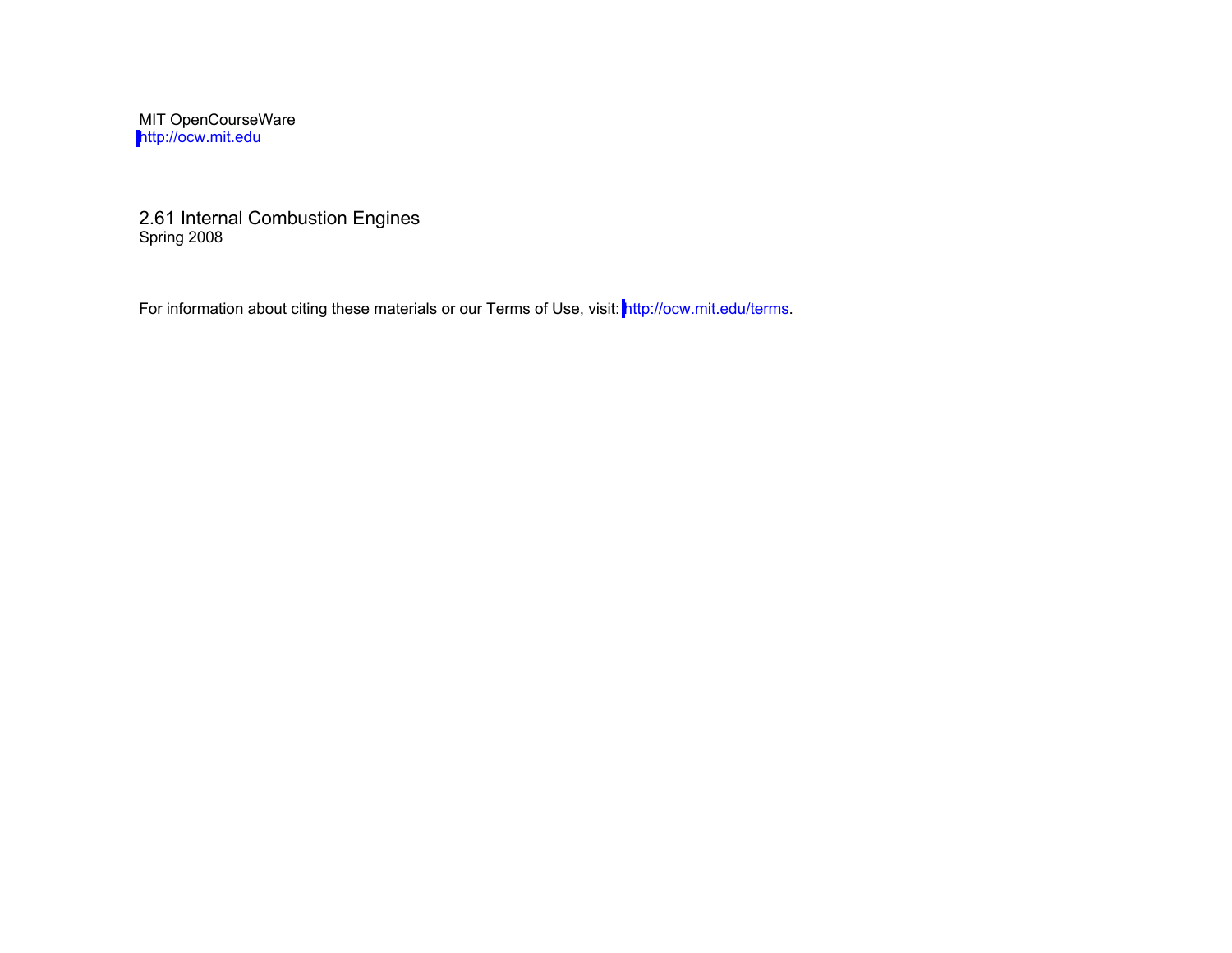# **SI Engine Mixture Preparation**

- 1. Requirements
- 2. Fuel metering systems
- 3. Fuel transport phenomena
- 4. Mixture preparation during engine transients
- 5. The Gasoline Direct Injection engine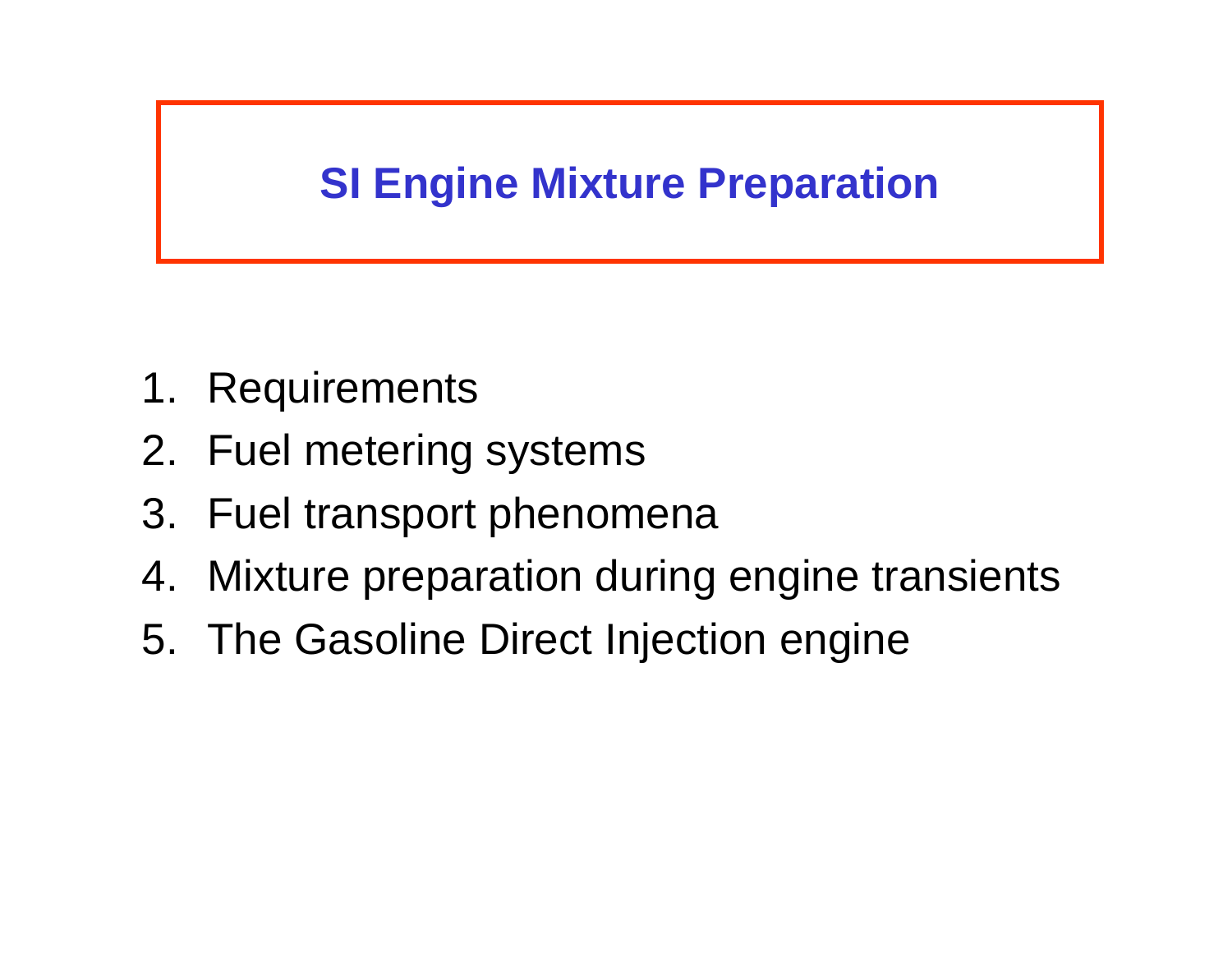# **MIXTURE PREPARATION**

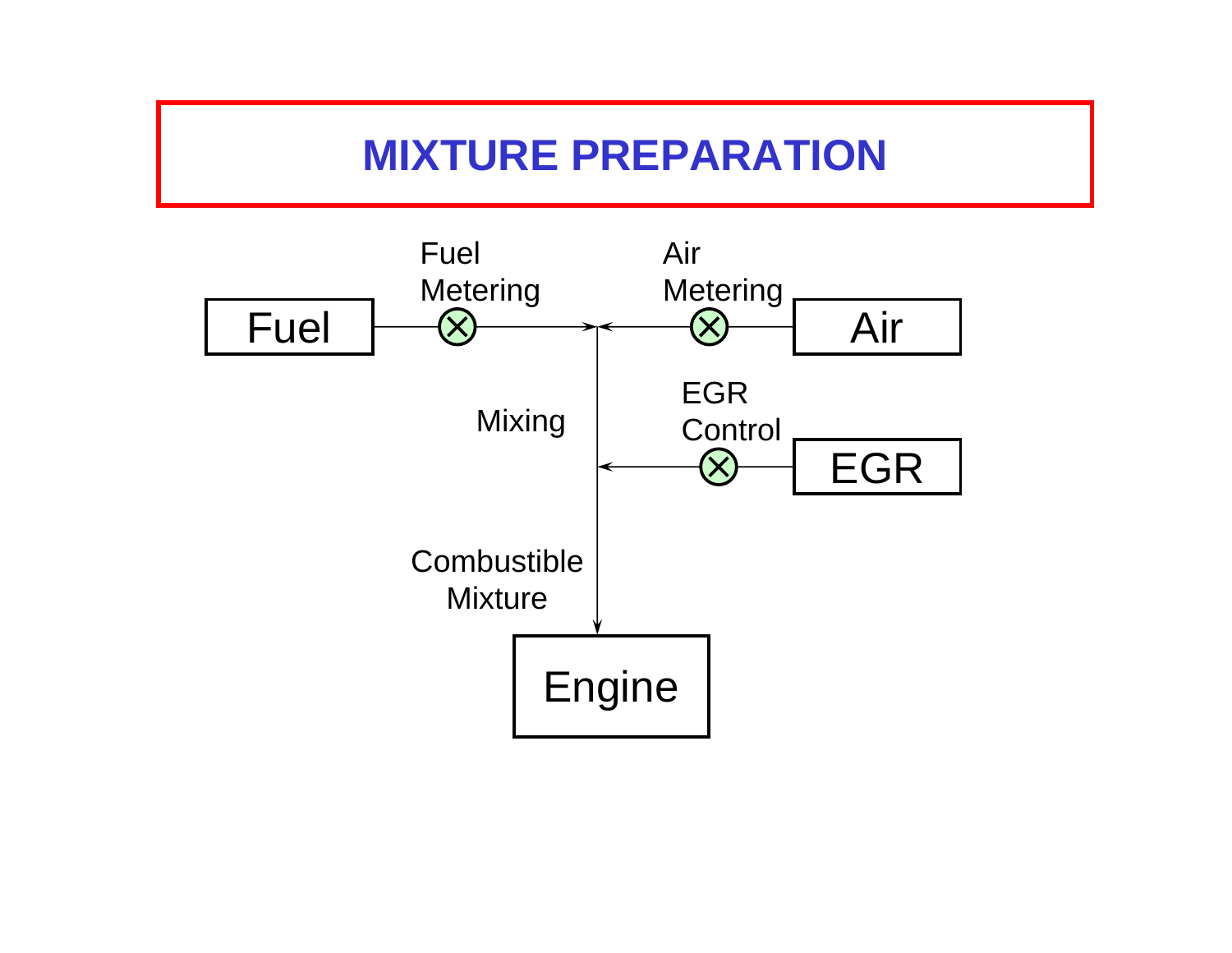## **MIXTURE PREPARATION**



Other issues: Knock, exhaust temperature, starting and warm-up, acceleration/ deceleration transients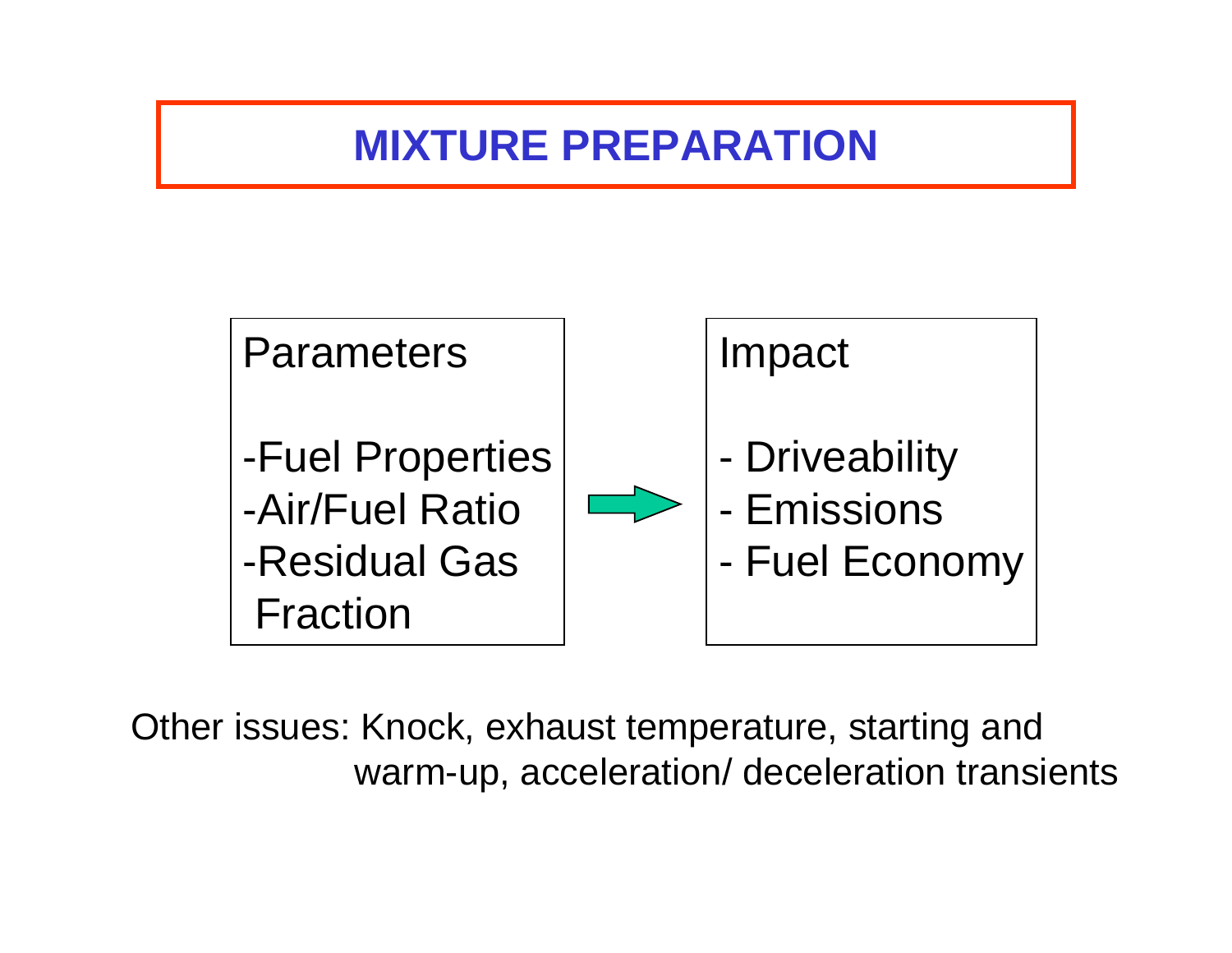#### **Equivalence ratio and EGR strategies (No emissions constrain)**

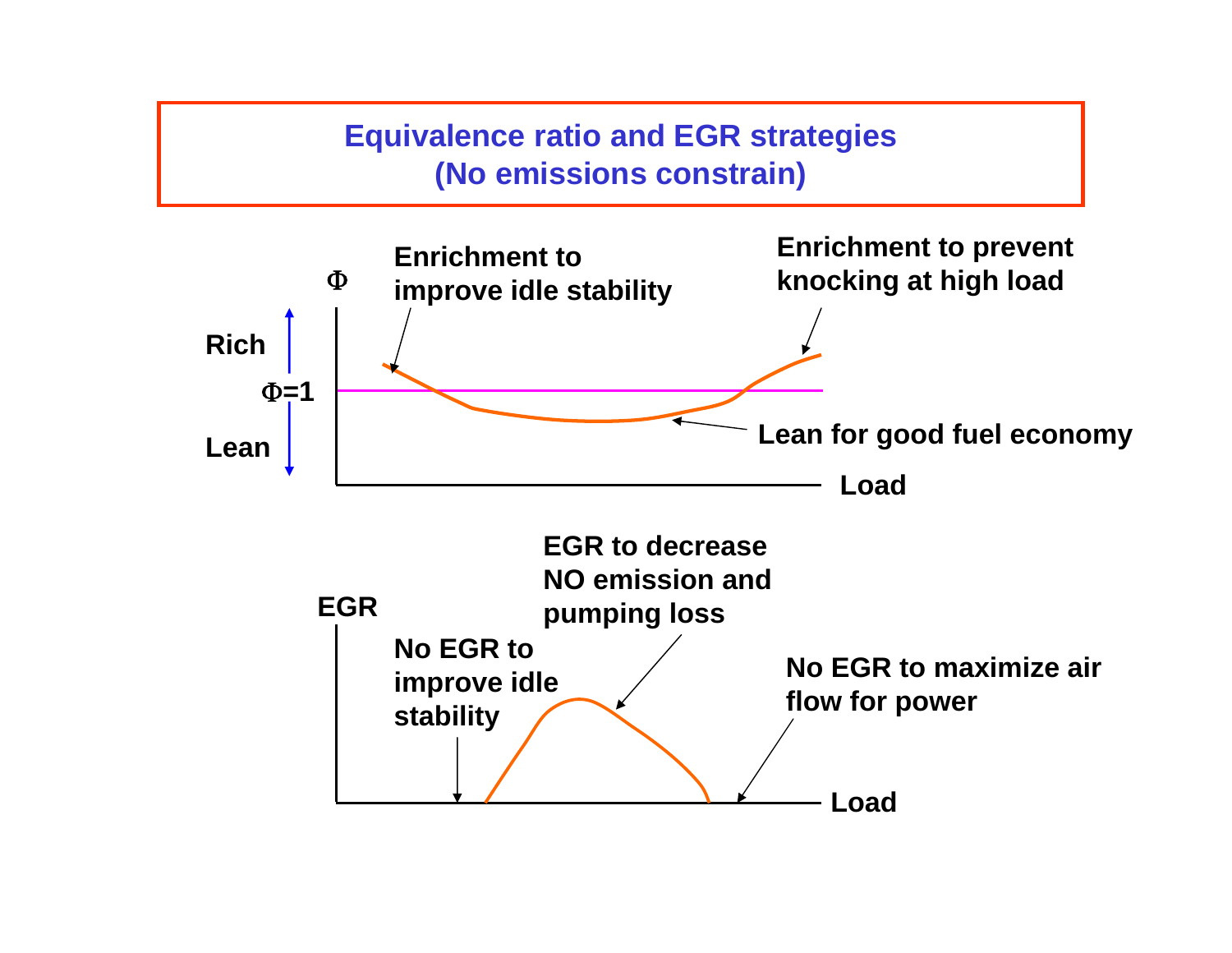### **Requirement for the 3-way catalyst**

Image removed due to copyright restrictions. Please see: Fig. 11-57 in Heywood, John B. *Internal Combustion Engine Fundamentals*. New York, NY: McGraw-Hill, 1988.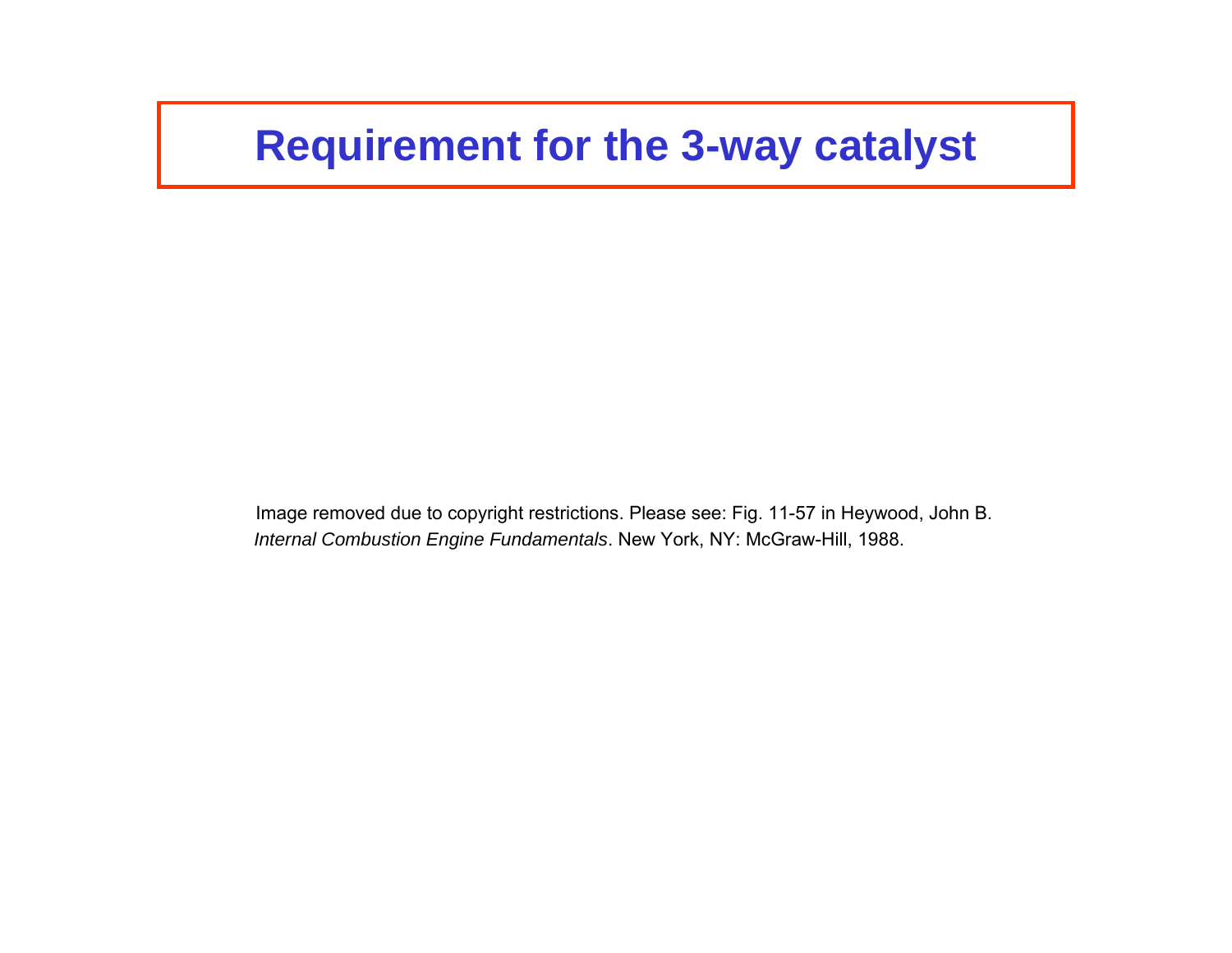# **FUEL METERING**

- Carburetor
	- A/F not easily controlled
- Fuel Injection
	- Electronically controlled fuel metering
		- ¾Throttle body injection
		- ¾Port fuel injection
		- ¾Direct injection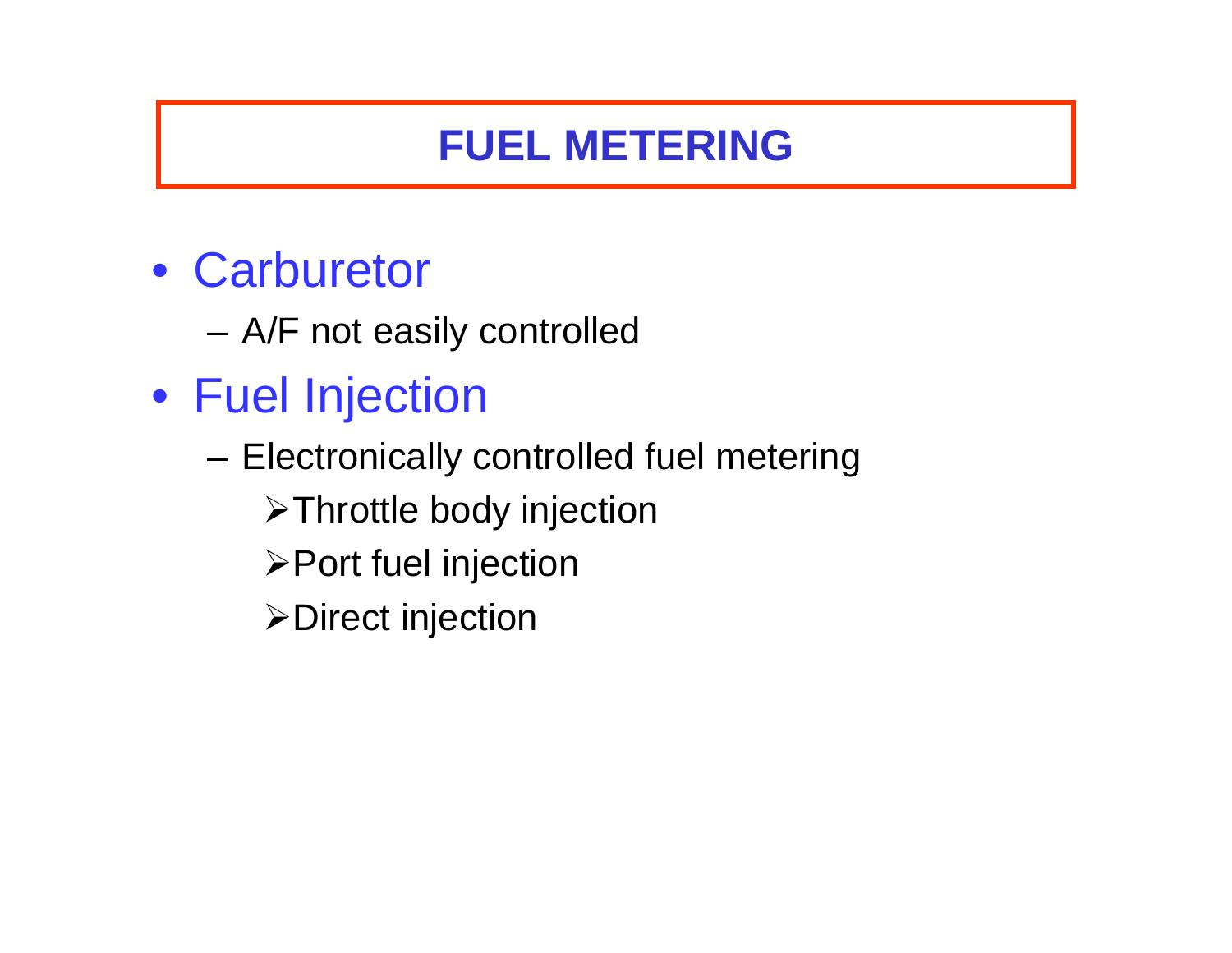# **Injectors**

### **PFI injectors**

- **Single 2-, 4-,…, up to 12-holes**
- **Injection pressure 3 to 7 bar**
- **Droplet size:** 
	- **Normal injectors: 200 to 80** μ**<sup>m</sup>**
	- **Flash Boiling Injectors: down to 20** μ**<sup>m</sup>**
	- **Air-assist injectors: down to 20** μ**<sup>m</sup>**

### **GDI injectors**

- **Shaped-spray**
- **Injection pressure 50 to 150 bar**
- **Drop size: 15 to 50** μ**<sup>m</sup>**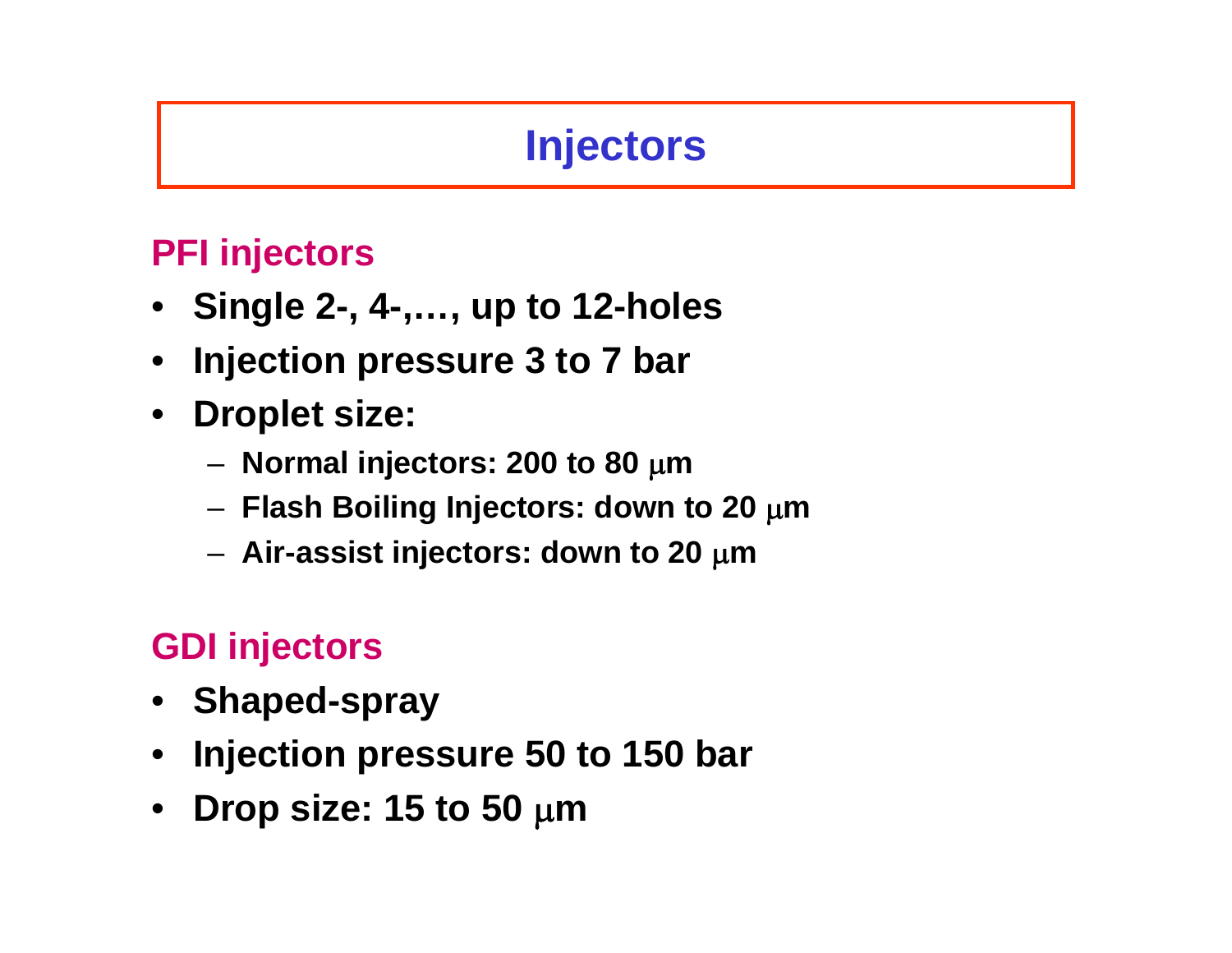# **PFI Injector targeting**

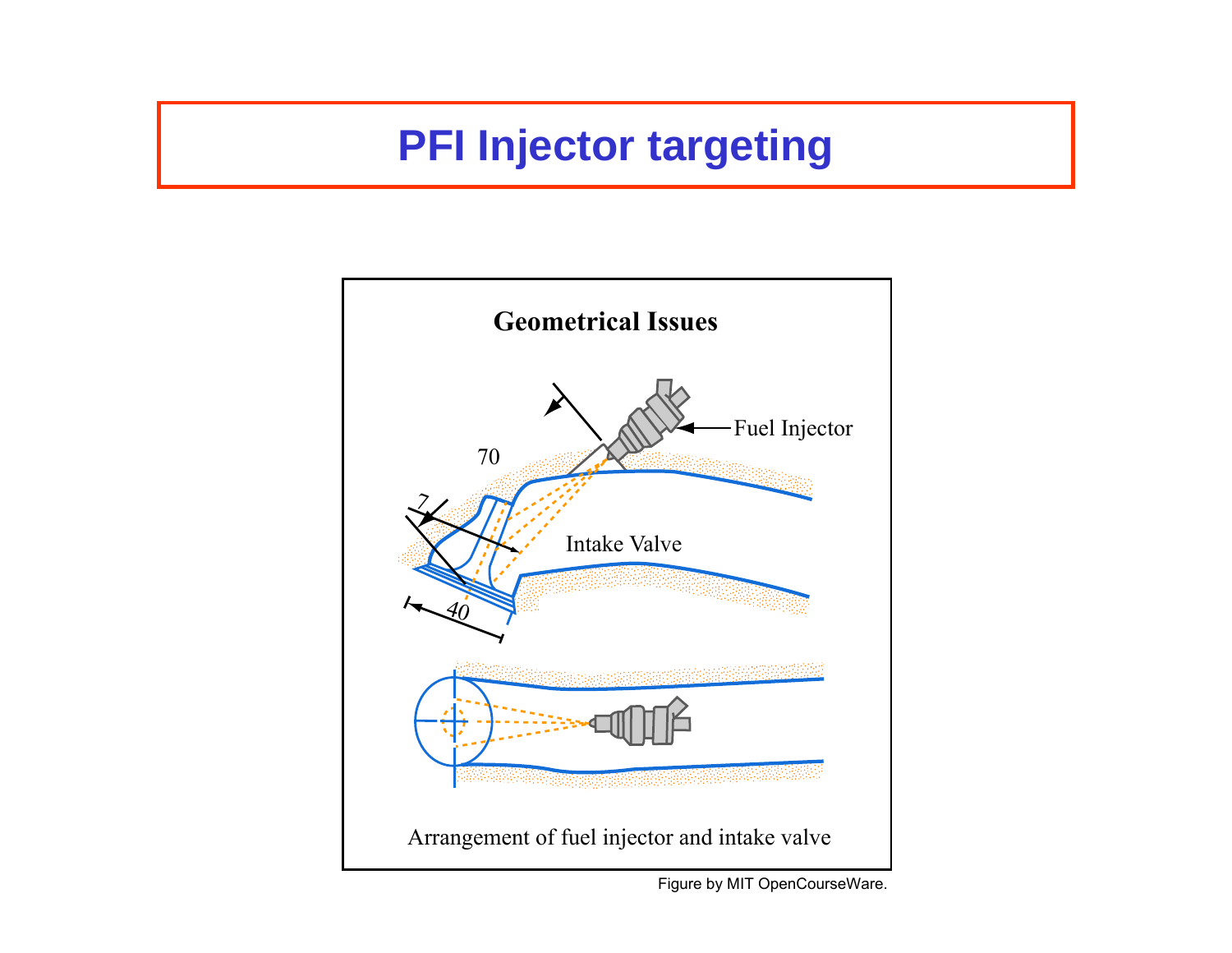

Image removed due to copyright restrictions. Please see any illustration of an engine control system, such as that in the *Bosch Automotive Handbook*. London, England: John Wiley & Sons, 2004.

> **From Bosch Automotive Handbook**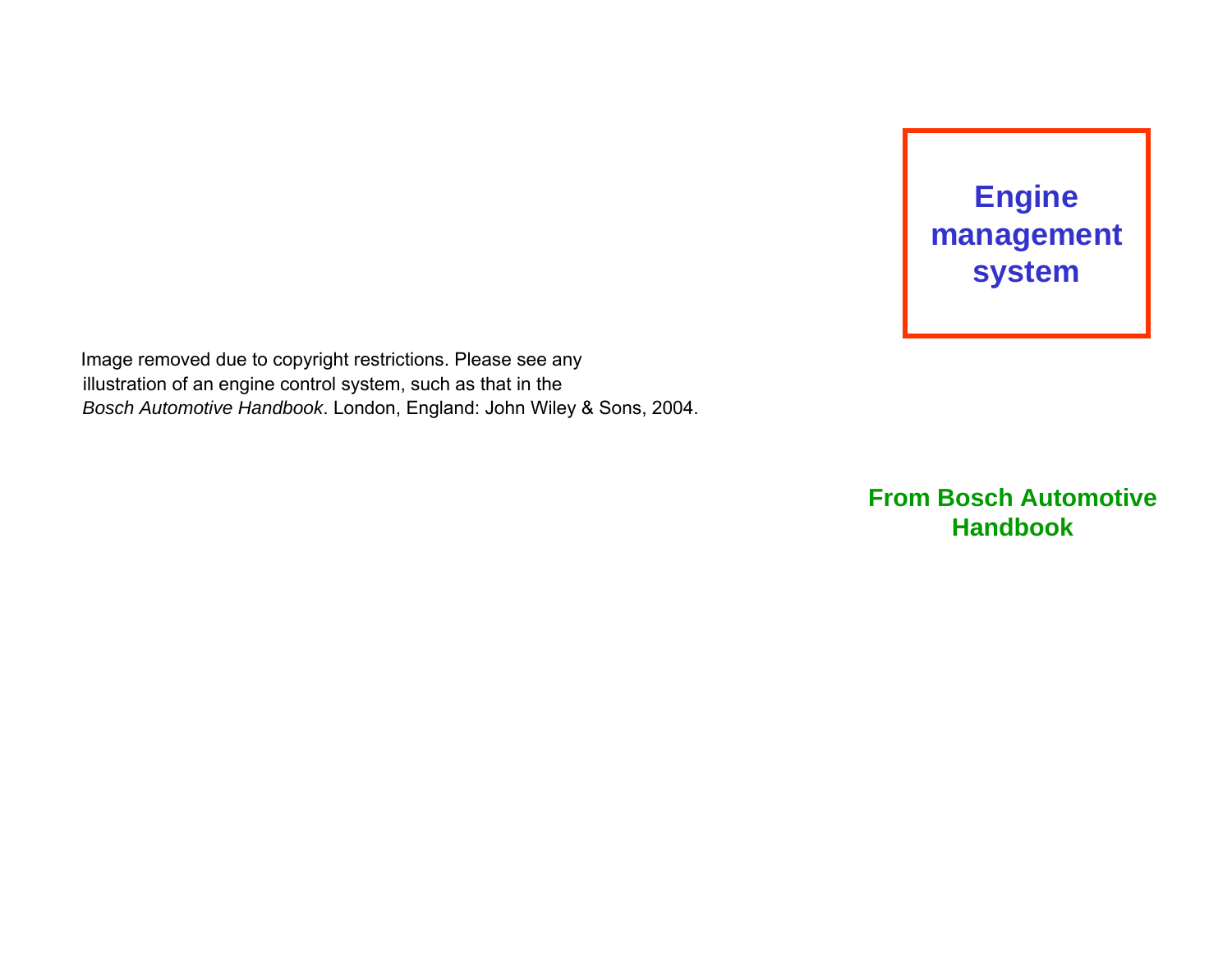# **Fuel Metering**

- **A/F ratio measured by** λ **sensor (closed loop operation)** 
	- **feedback on fuel amount to keep** λ**=1**
- **Feed-forward control (transients):** 
	- **To meter the correct fuel flow for the targeted A/F target, need to know the air flow**
- **Determination of air flow (need transient correction)** 
	- **Air flow sensor (hot film sensor)**
	- **Speed density method** 
		- ¾ **Determine air flow rate from MAP (P) and ambient temperature**
			- **(T<sub>a</sub>) using volumetric efficiency (η) calibration**

$$
\begin{aligned} \dot{m}_a &= \rho V_D \frac{N}{2} \eta_v(N,\rho) \\ \rho &= \frac{P}{R} T_a \end{aligned}
$$

Displacement vol. V<sub>D</sub>, **rev. per second N, gas constant R**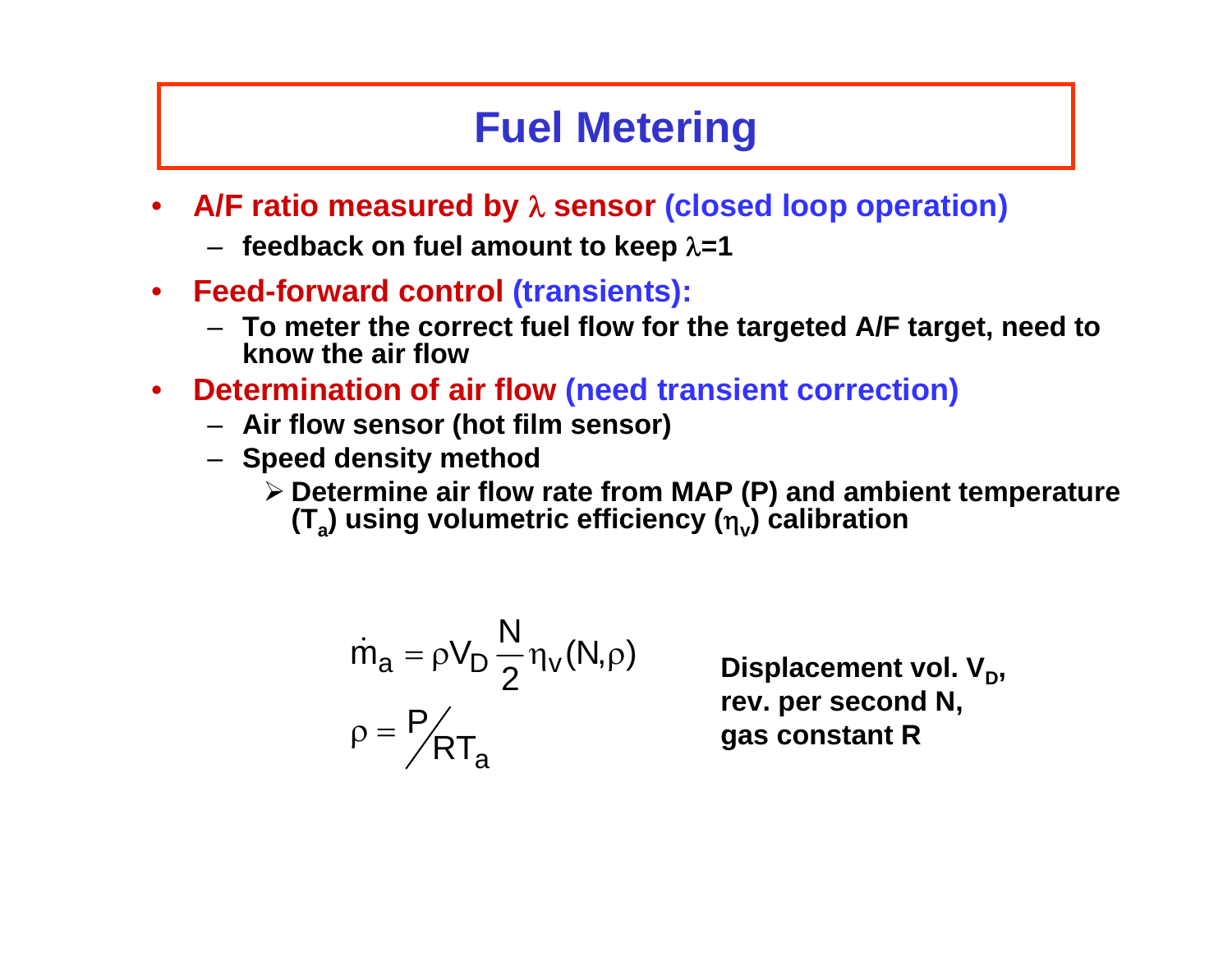# **ENGINE EVENTS DIAGRAM**

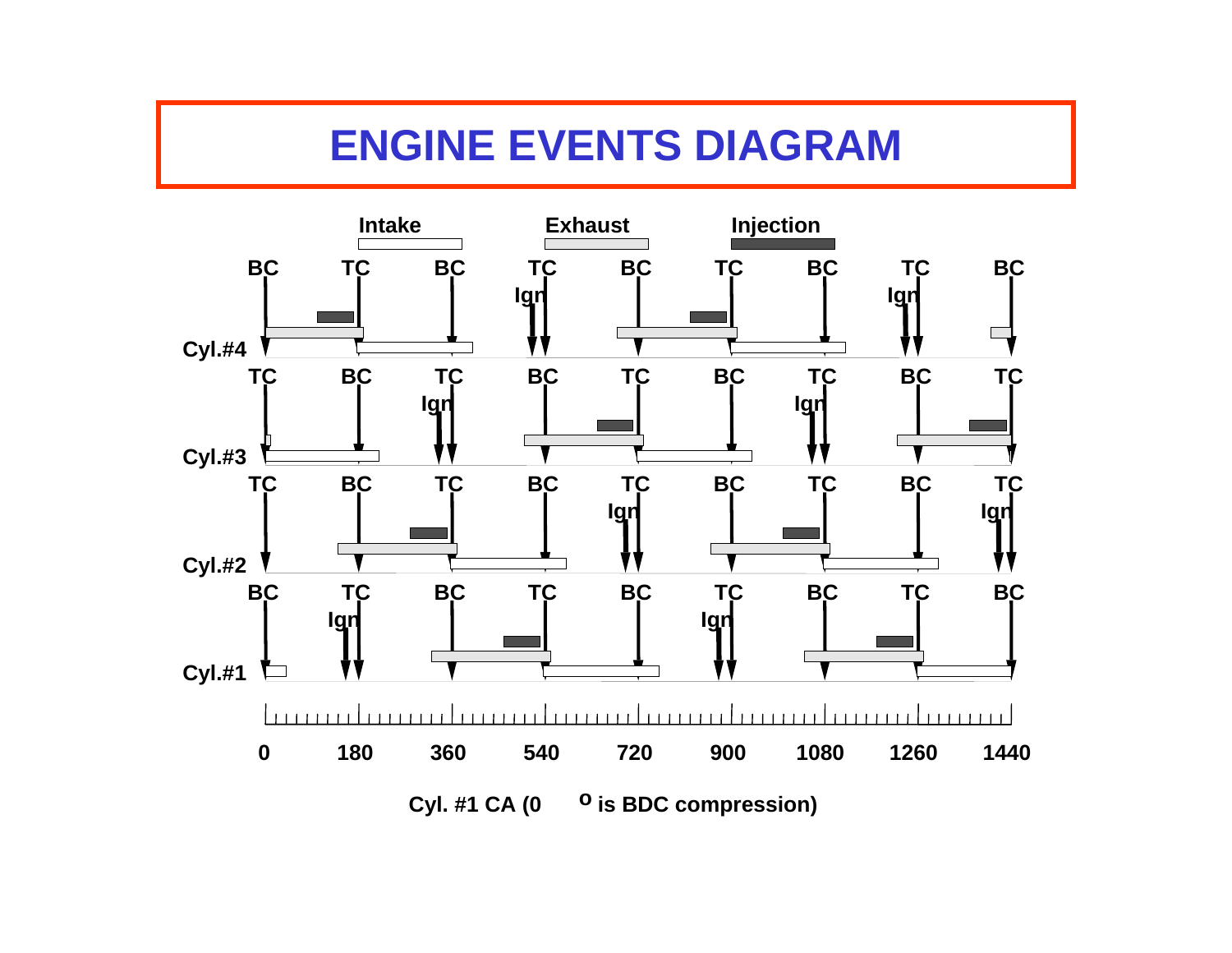### **Effect of Injection Timing on HC Emissions**

**Engine at 1300 rpm 275 kPa BMEP** 

Image removed due to copyright restrictions. Please see: Stache, I., and Alkidas, A. C. "The Influence of Mixture Preparation on the HC Concentration Histories from an S.I. Engine Running Under Steady-state Conditions." *SAE Transactions* 106 (October 1997): 972981.

> **Injection timing refers to start of injection**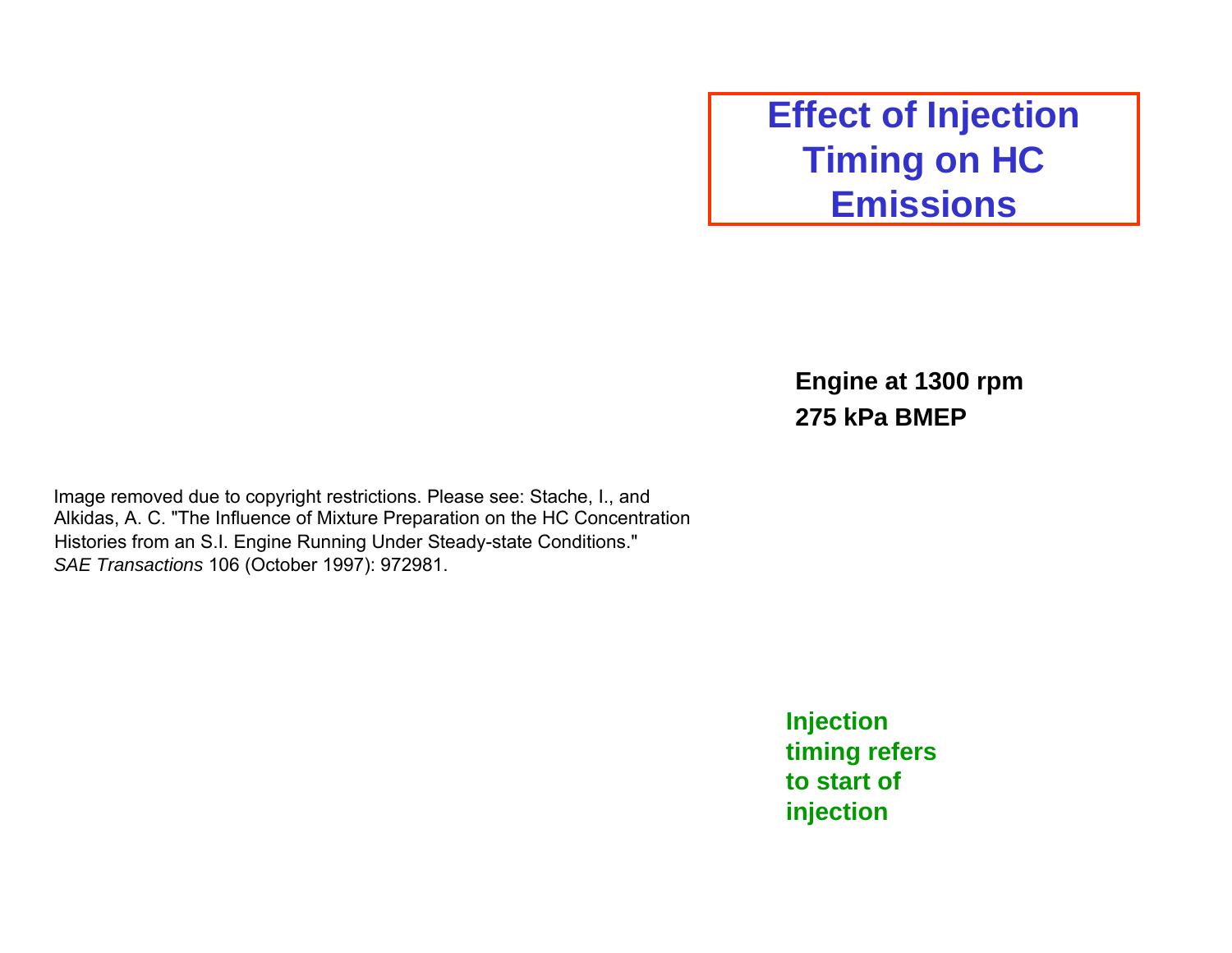# **Mixture Preparation in PFI engine**

Image removed due to copyright restrictions. Please see: Nogi, Toshiharu, et al. "Mixture Formation of Fuel Injection Systems in Gasoline Engines." *SAE Transactions* 97 (February 1988): 880558.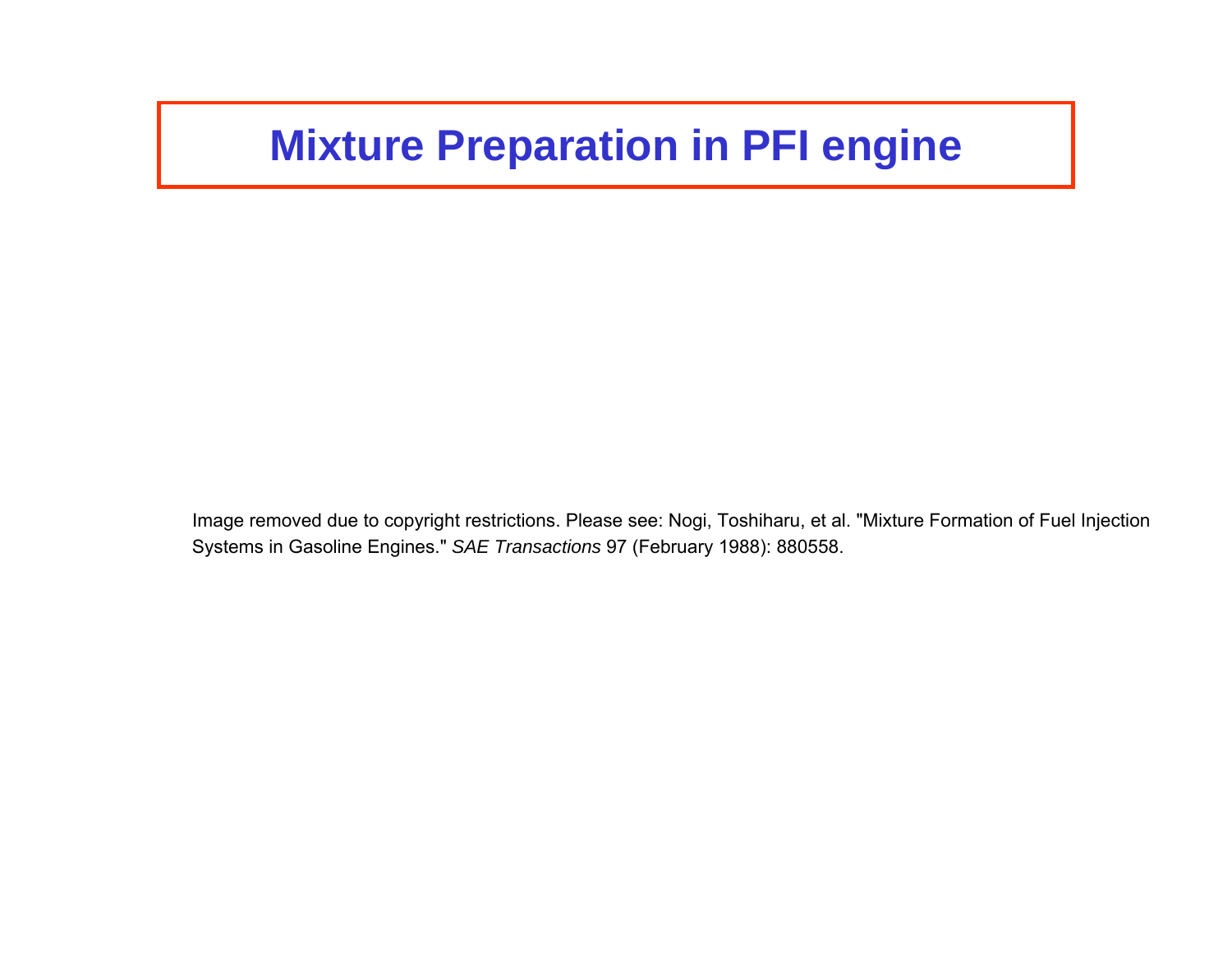#### **Intake flow phenomena in mixture preparation (At low to moderate speed and load range)**

#### **Reverse Blow-down Flow**

- • **IVO to EVC:** 
	- Burned gas flows from exhaust port because P<sub>e</sub>>P<sub>i</sub>
- $\bullet$ • **IVO to**  $P_c = P_i$ **:** 
	- Burned gas flows from cylinder into intake system until cylinder and intake pressure equalize

#### **Forward Flow**

- $P_c = P_i$  to BC:
	- Forward flow from intake system to cylinder induced by downward piston motion

#### **Reverse Displacement Flow**

- $\bullet$  **BC to IVC:** 
	- Fuel, air and residual gas mixture flows from cylinder into intake due to upward piston motion

#### **Note that the reverse flow affects the mixture preparation process in engines with port fuel injection**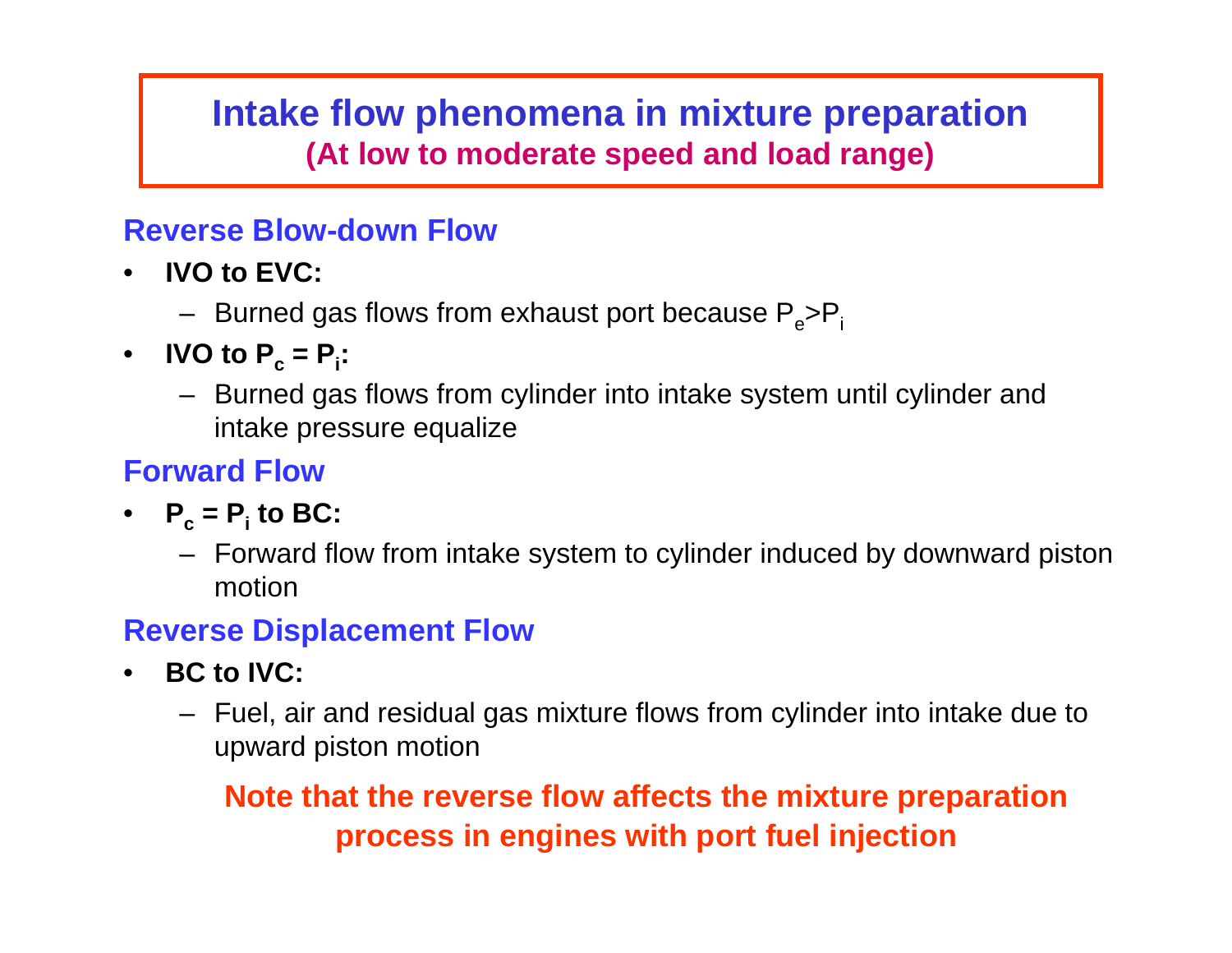# **Mixture Preparation in Engine Transients**

# **Engine Transients**

- •Throttle Transients
	- –Accelerations and decelerations
- Starting and warm-up behaviors
	- Engine under cold conditions

# **Transients need special compensations because:**

- Sensors do not follow actual air delivery into cylinder
- $\bullet$ Fuel injected for a cycle is not what constitutes the combustible mixture for that cycle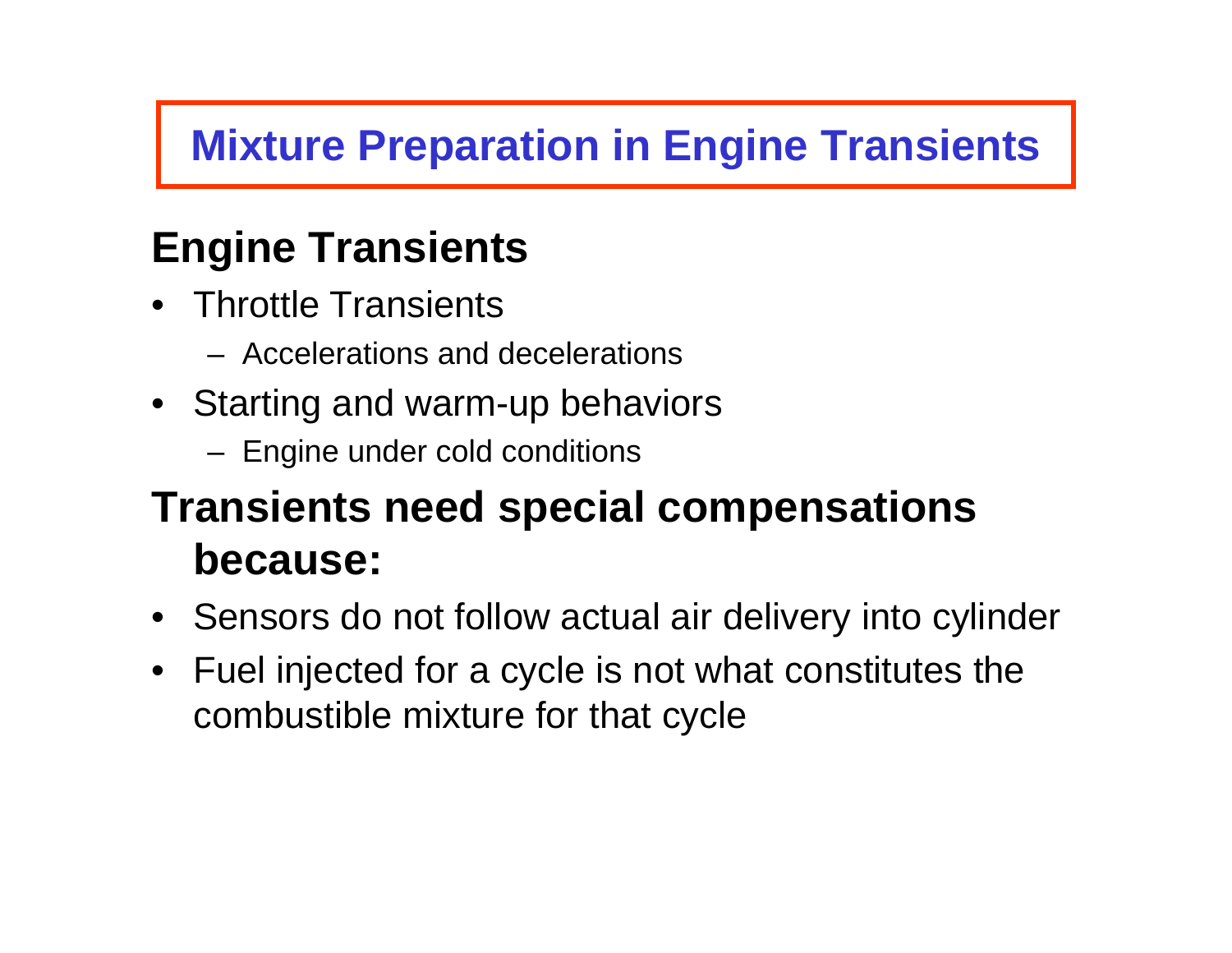### **Manifold pressure charging in throttle transient**

Image removed due to copyright restrictions. Please see: Aquino, C. F. "Transient A/F Control Characteristics of the 5 Liter Central Fuel Injection Engine." *SAE Transactions* 90 (February 1981): 810494.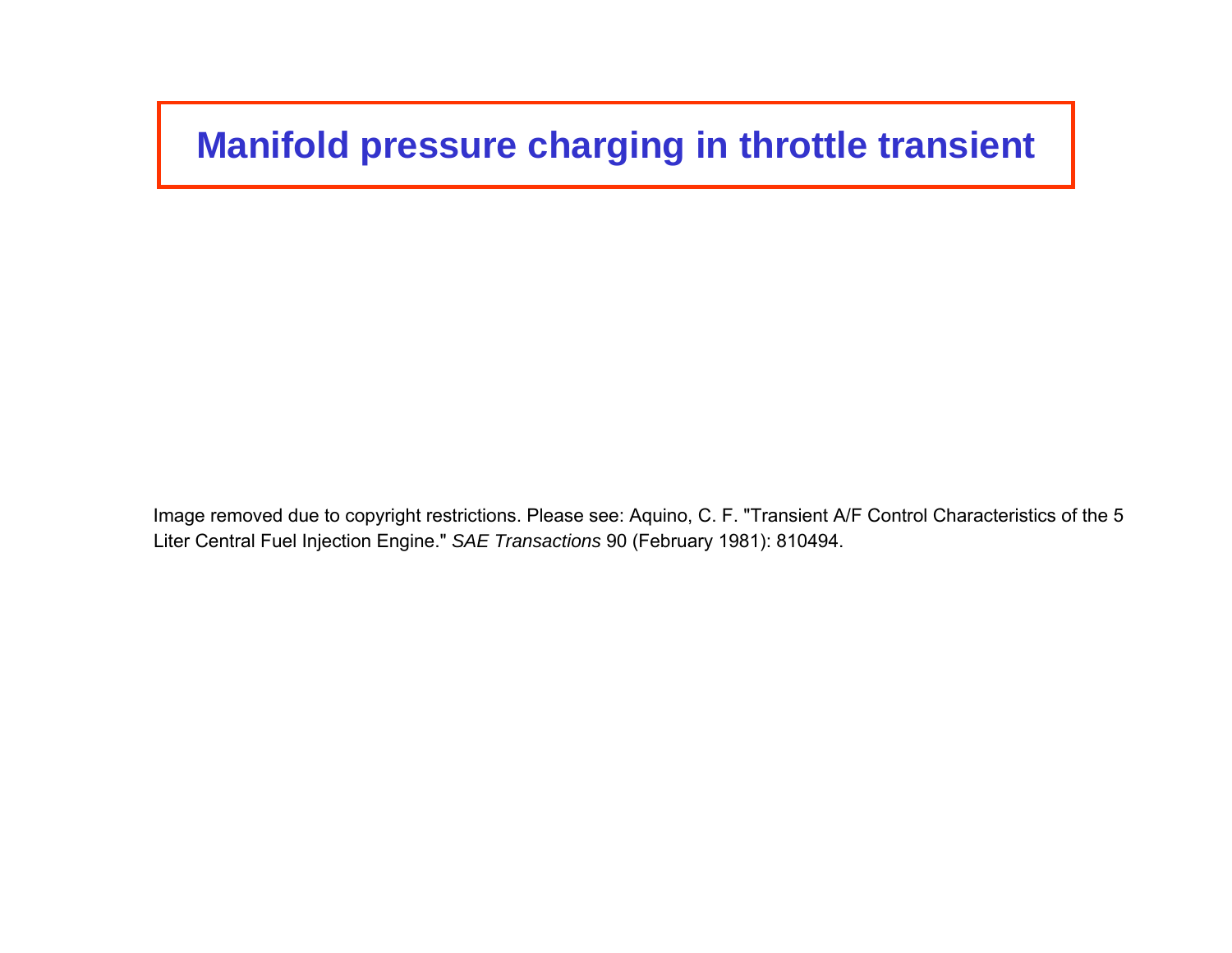## **Fuel-Lag in Throttle Transient**



Figure by MIT OpenCourseWare.

The x-<sup>τ</sup> Model  $\frac{\mathsf{dM}_\mathsf{f}}{\mathsf{d}t} = \mathsf{x} \dot{\mathsf{m}}_\mathsf{f} \mathsf{M}_{\mathsf{f}}$ dt τ $\dot{\mathsf{m}}_{\mathsf{c}}$ = (1 - x)m̀<sub>f</sub> +  $\mathsf{M}_{\mathsf{f}}$ τ $\dot{m}_f$  = Injected fuel flow rate  $\dot{\mathsf{m}}_{\mathsf{c}}$  $=$  Fuel delivery rate to cylinder

 $M_f$  = Fuel mass in puddle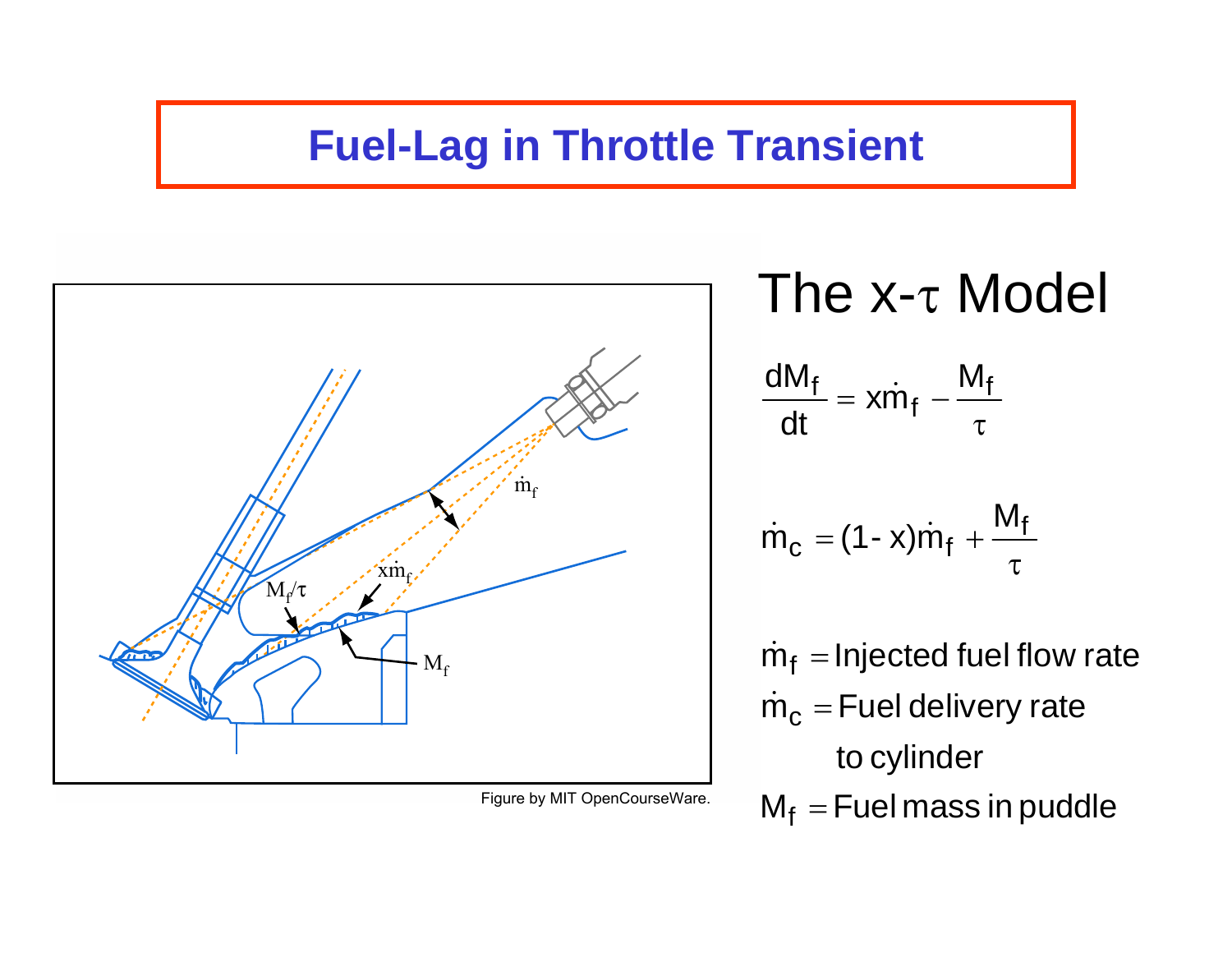### **Fuel transient in throttle opening**

Image removed due to copyright restrictions. Please see Fig. 7-28 in Heywood, John B. *Internal Combustion Engine Fundamentals*. New York, NY: McGraw-Hill, 1988.

**Fig 7-28 Uncompensated A/F behavior in throttle transient**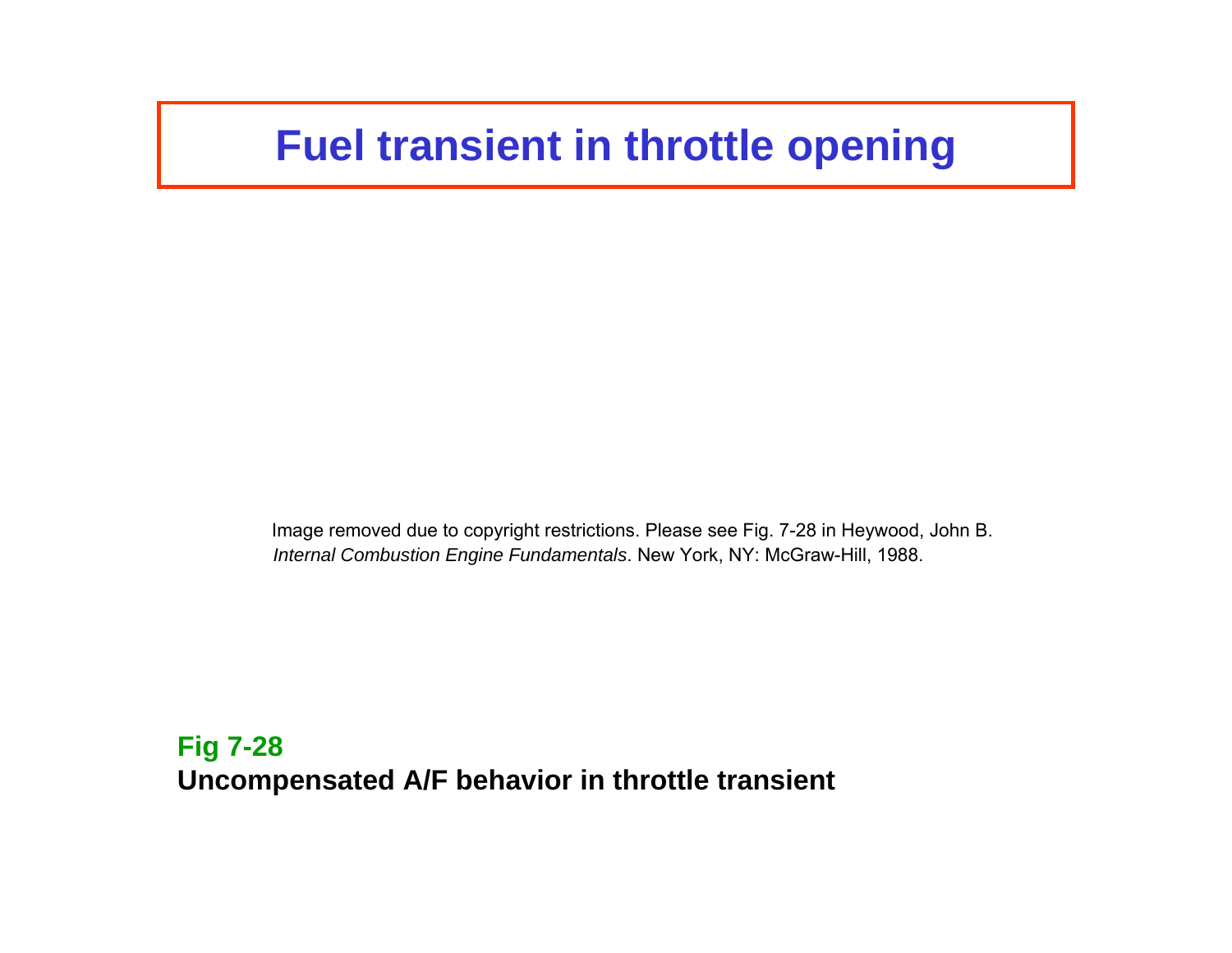#### **Engine start up behavior**

**2.4 L, 4-cylinder** 

**with Cyl#2 piston in mid stroke of compression** 

**Firing order 1-3-4-2** 

Image removed due to copyright restrictions. Please see: Fig. 1 in Santoso, Halim, and Cheng, Wai K. **engine**  "Mixture Preparation and Hydrocarbon Emissions in the First Cycle of SI Engine Cranking." SAE Journal of Fuels and Lubricants 111 (October 2002): 2002-01-2805. **Engine starts**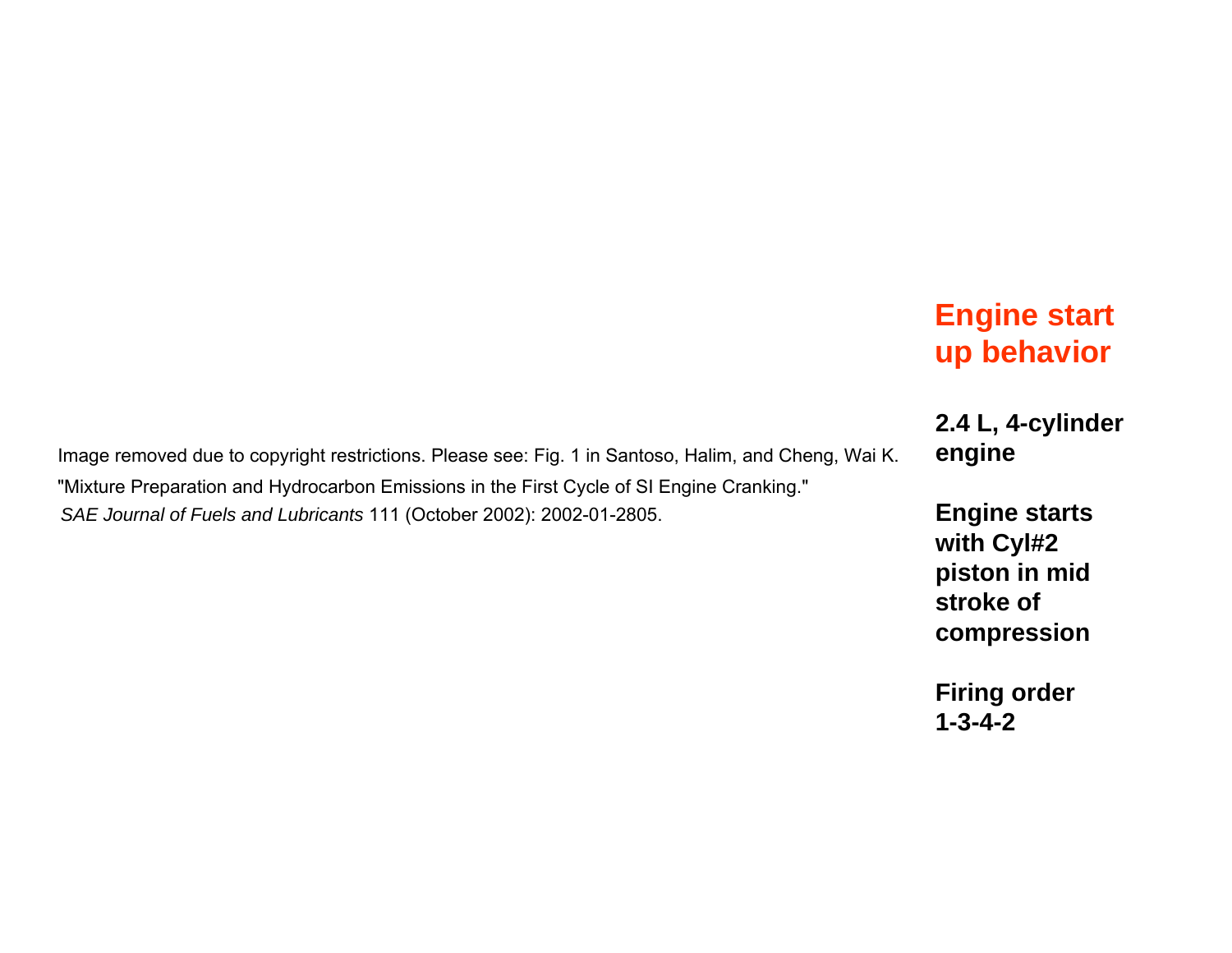# **Pertinent Features of DISI Engines**

- 1. Precise metering of fuel into cylinder
	- Engine calibration benefit: better driveability and emissions
- 2. Opportunity of running stratified lean at part load
	- Fuel economy benefit (reduced pumping work; lower charge temperature, lower heat transfer; better thermodynamic efficiency)
- 3. Charge cooling by fuel evaporation
	- Gain in volumetric efficiency
	- Gain in knock margin (could then raise compression ratio for better fuel economy)
	- Both factors increase engine output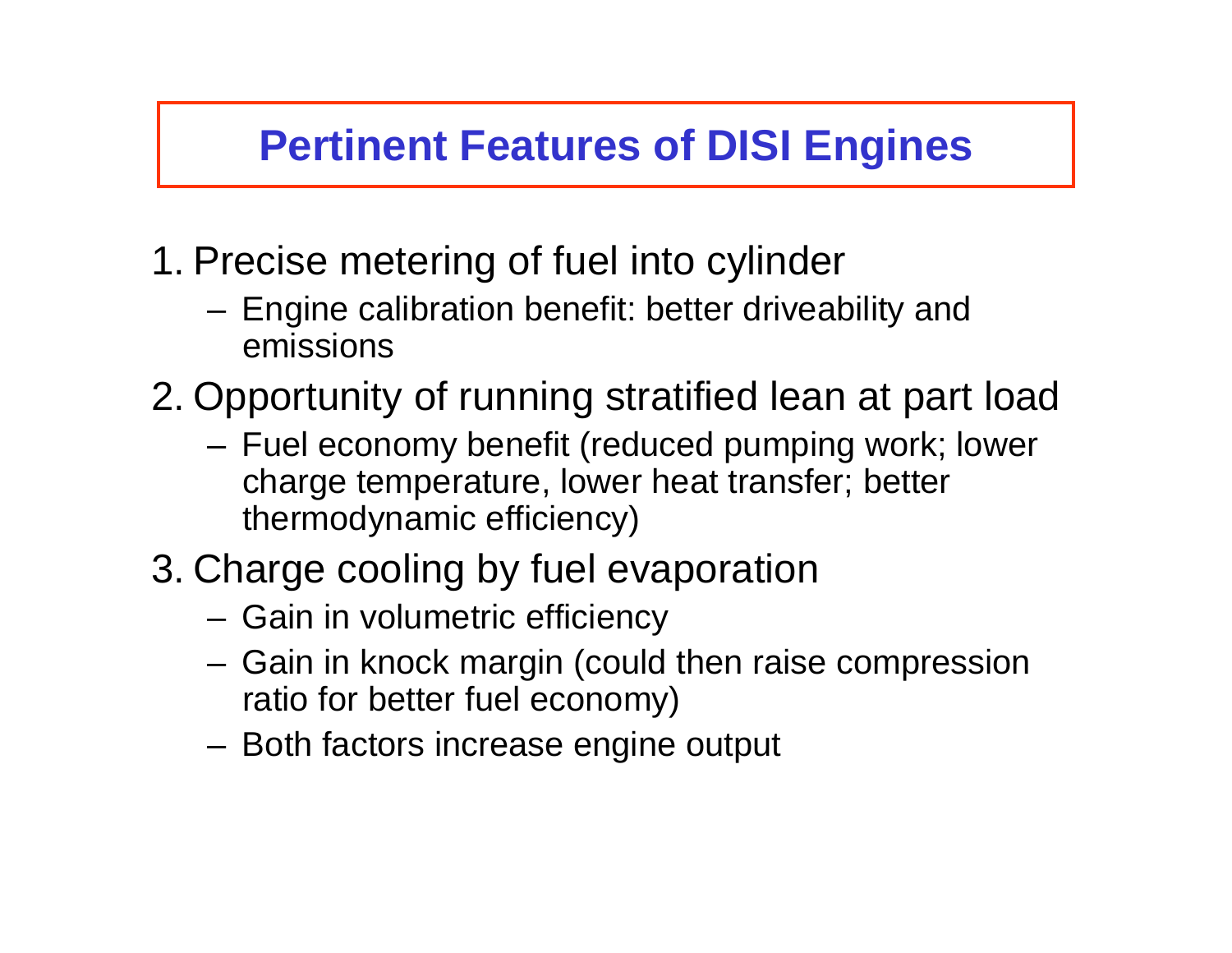## **Toyota DISI Engine (SAE Paper 970540)**

Images removed due to copyright restrictions. Please see: Harada, Jun, et al. "Development of Direct-injection Gasoline Engine." *SAE Journal of Engines* 106 (February 1997): 970540.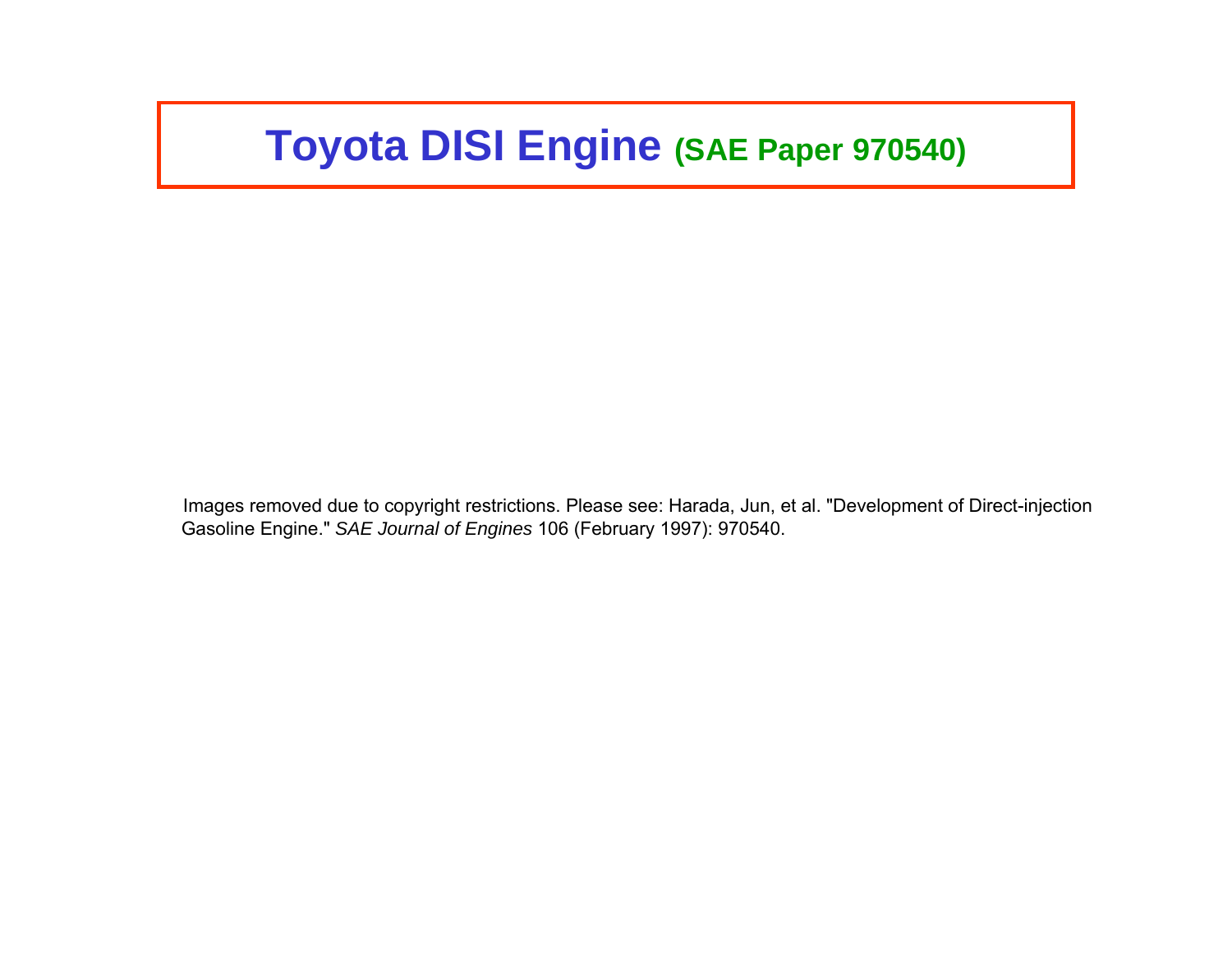# **Charge cooling by in-air fuel evaporation**

Images removed due to copyright restrictions. Please see: Anderson, R. W., et al. "Understanding the Thermodynamics of Direct-injection Spark-ignition (DISI) Combustion Systems: An Analytical and Experimental Investigation." *SAE Journal of Engines* 105 (October 1996): 962018.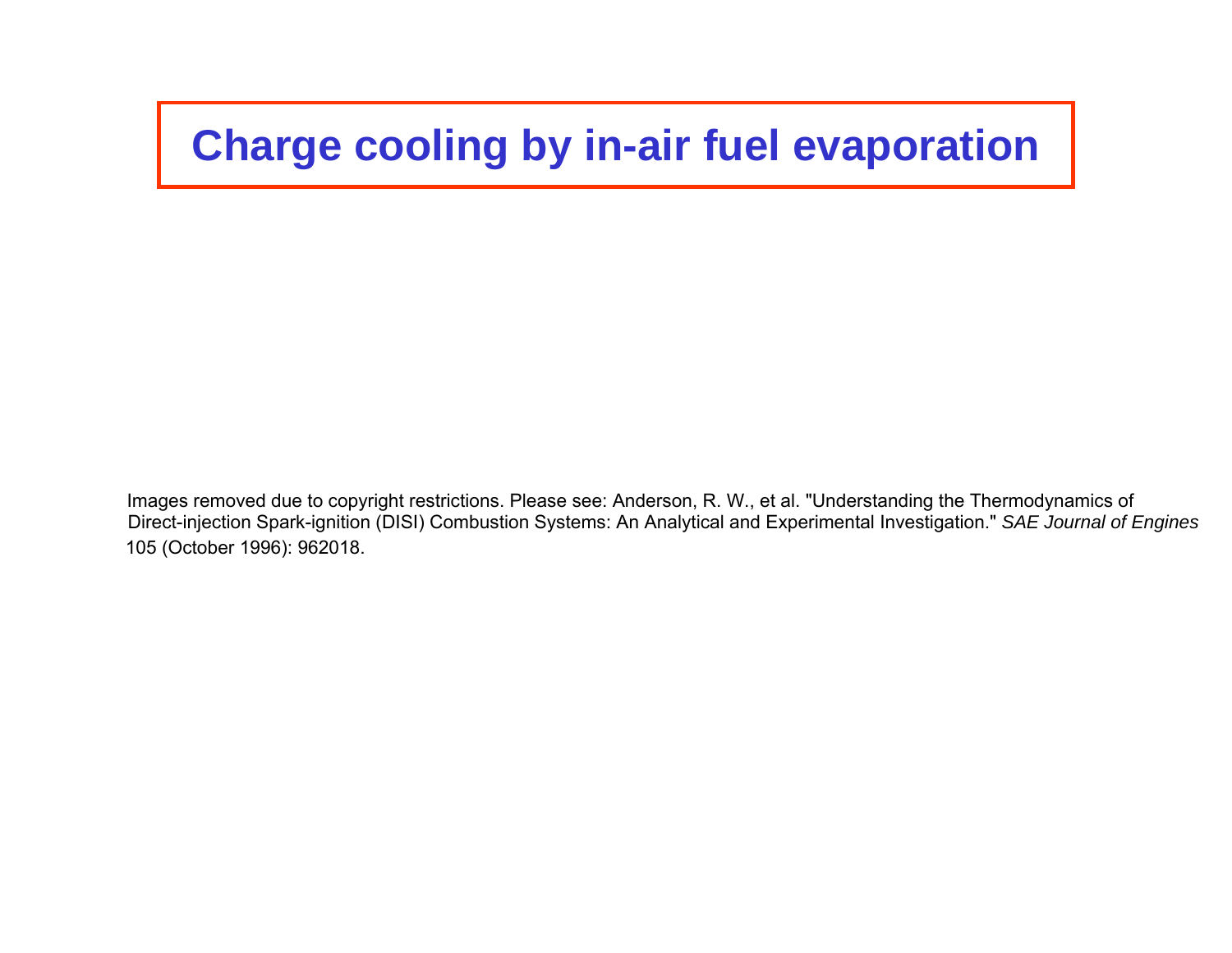### **Full load performance benefit**

Images removed due to copyright restrictions. Please see: Iwamoto, Y., et al. "Development of Gasoline Direct Injection Eengine." *SAE Journal of Engines* 106 (February 1997): 970541.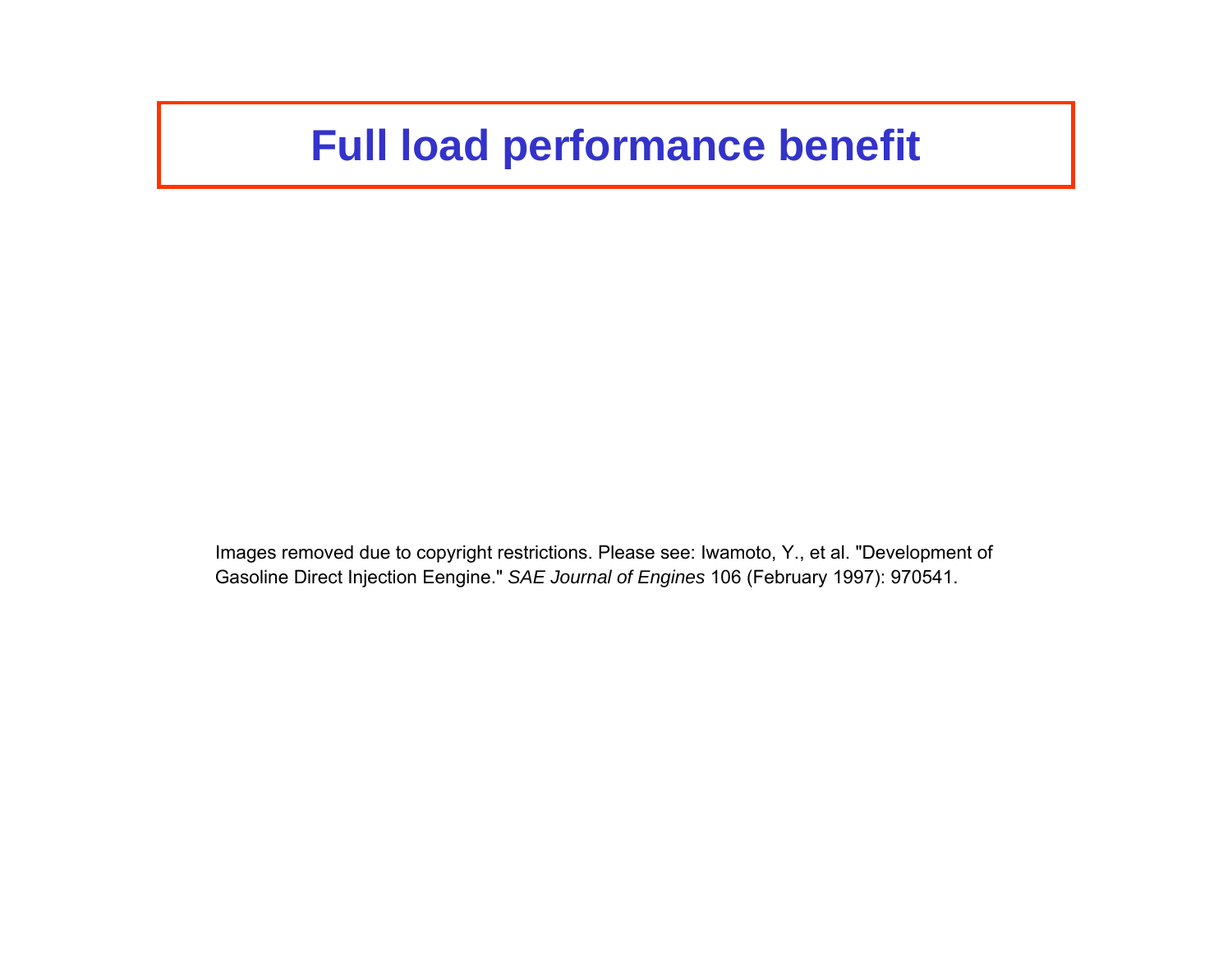## **Part load fuel economy gain**

Images removed due to copyright restrictions. Please see Kume, T., et al. "Combustion Control Technologies for Direct Injection SI Engine." *SAE Journal of Engines* 105 (February 1996): 960600.